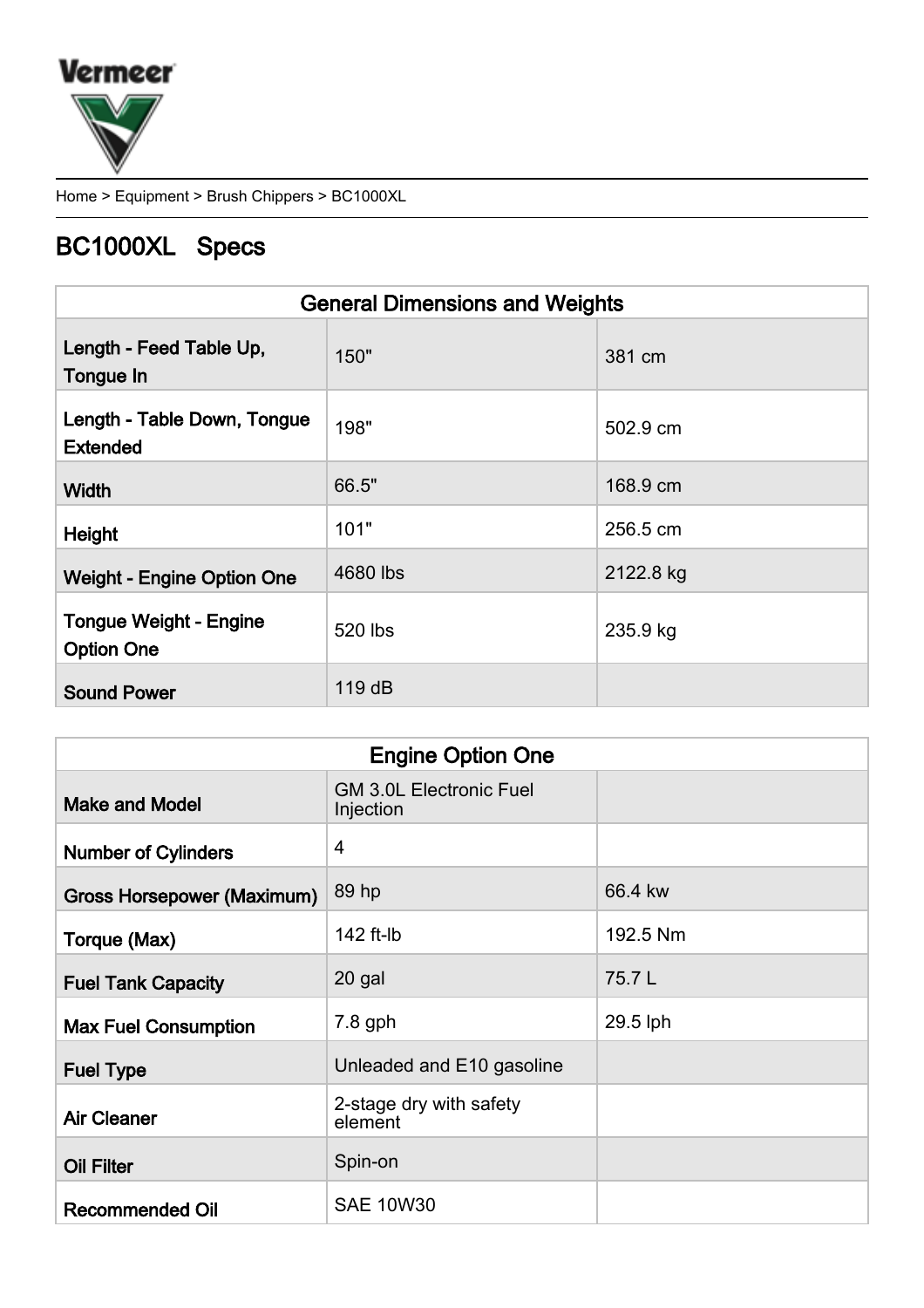| Oil Volume with Filter                           | $4.5$ qt               | 4.3L  |
|--------------------------------------------------|------------------------|-------|
| <b>Maximum Angle of Continuous</b><br>Operation  | 20 deg                 |       |
| <b>Cooling Medium</b>                            | Liquid                 |       |
| <b>Coolant Capacity (Engine and</b><br>Radiator) | 3.6 gal                | 13.6L |
| <b>Alternator</b>                                | 70                     |       |
| Fan                                              | 16.5" (41.9 cm) pusher |       |
| <b>Clutch Type</b>                               | <b>Clutchless PTO</b>  |       |
| <b>Clutch Drive Engagement</b>                   | <b>Belt tensioner</b>  |       |

| <b>Feed System</b>                             |                                 |          |
|------------------------------------------------|---------------------------------|----------|
| <b>Feed Roller Orientation</b>                 | Horizontal                      |          |
| <b>Number of Feed Rollers</b>                  | 1                               |          |
| <b>Feed Roller Clamp Load</b>                  | 350 lbs                         | 158.8 kg |
| <b>Feed Roller Minimum Distance</b><br>to Drum | 1"                              | 2.5 cm   |
| <b>Feed Roller Dimension</b>                   | 20" x 17" (50.8 cm x 43.2 cm)   |          |
| <b>Number of Knives</b>                        | $\overline{2}$                  |          |
| <b>Weight of Feed Roller</b>                   | 400 lbs                         | 181.4 kg |
| <b>Number of Feed Roller Motors</b>            | 1                               |          |
| <b>Motor Displacement</b>                      | 28.3                            |          |
| <b>Motor Manufacturer</b>                      | White                           |          |
| <b>Feed Speed</b>                              | 118 ft/min                      |          |
| <b>Infeed Table Width</b>                      | 52"                             | 132.1 cm |
| <b>Infeed Table Length</b>                     | 32"                             | 81.3 cm  |
| Infeed Hopper Height                           | 12"                             | 30.5 cm  |
| <b>Infeed Throat Capacity</b>                  | 12 " x 17 " (30.5 cm x 43.2 cm) |          |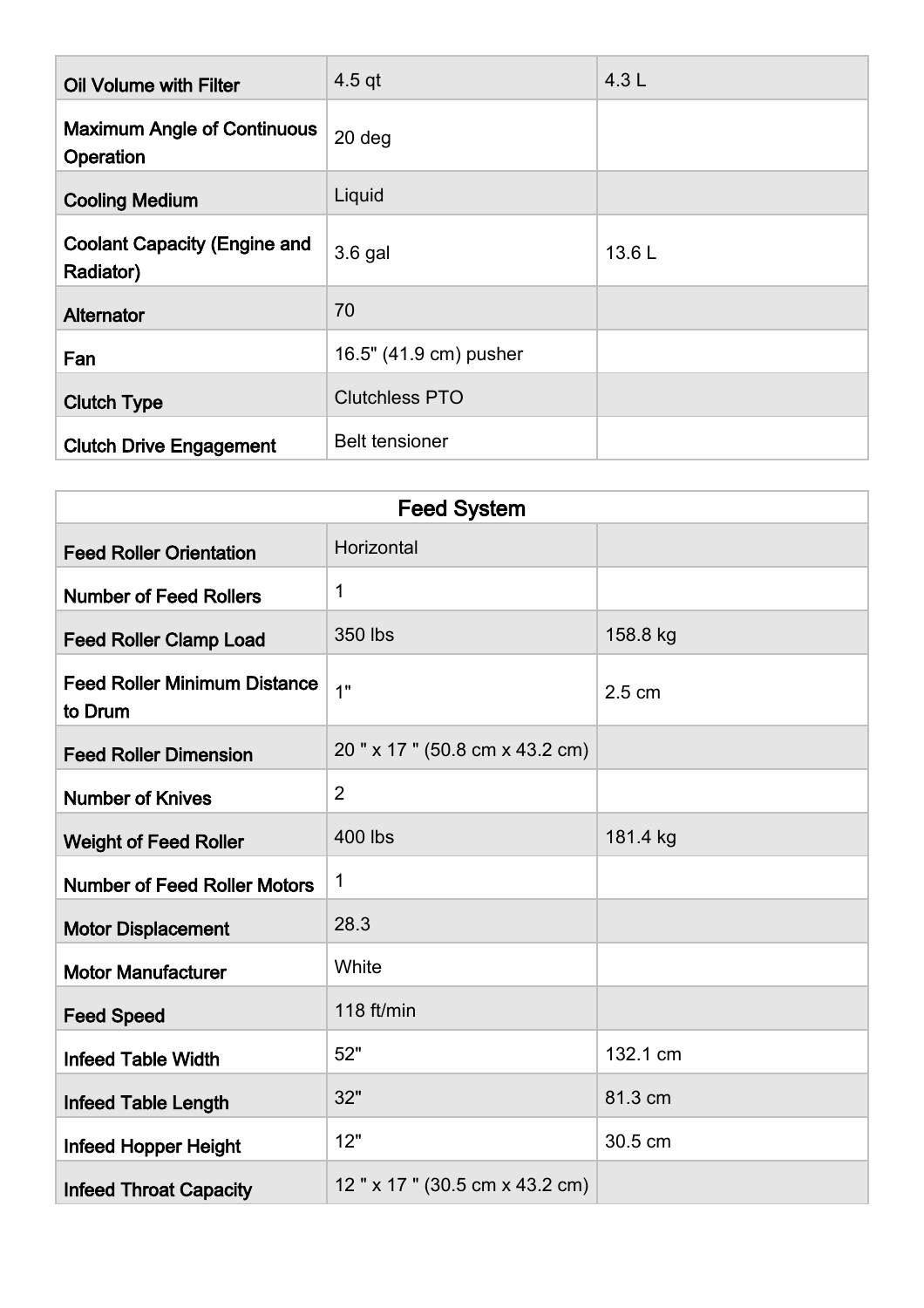| <b>Pinch Point - Distance to End</b><br>of Feed Table | 66.5" | 168.9 cm        |
|-------------------------------------------------------|-------|-----------------|
| <b>Distance from Feed Table to</b><br>Ground          | 26"   | 66 cm           |
| <b>Infeed Table Material</b><br><b>Thickness</b>      | .2"   | $.5 \text{ cm}$ |

| <b>Safety System</b>                                     |                                             |         |
|----------------------------------------------------------|---------------------------------------------|---------|
| <b>Bottom Feed Stop Bar</b>                              | Standard                                    |         |
| <b>Bottom Feed Stop Bar</b><br><b>Diameter</b>           | 2"                                          | 5.1 cm  |
| <b>Bottom Feed Stop Bar</b><br><b>Material Thickness</b> | <b>11 GA</b>                                |         |
| <b>Actuation Force (BFSB)</b>                            | 34 lbs                                      | 15.4 kg |
| <b>Normal Sensitivity</b>                                | 22 deg                                      |         |
| <b>Reduced Sensitivity</b>                               | 12 deg                                      |         |
| <b>Reset Method</b>                                      | Green hold-to-run button                    |         |
| <b>Four Position Feed Control</b><br><b>Bar</b>          | Standard                                    |         |
| <b>Positions</b>                                         | 4: E-stop, forward, neutral,<br>and reverse |         |
| <b>Actuation Force</b>                                   | 34 lbs                                      | 15.4 kg |
| <b>Green Hold to Run Button</b>                          | Standard                                    |         |

| <b>Drum/Disc Cutting System</b> |          |          |
|---------------------------------|----------|----------|
| <b>Material Capacity</b>        | 12"      | 30.5 cm  |
| <b>Thickness</b>                | 20"      | 50.8 cm  |
| <b>Diameter</b>                 | 20"      | 50.8 cm  |
| <b>Speed</b>                    | 2220 rpm |          |
| <b>Weight With Shaft</b>        | 460 lbs  | 208.7 kg |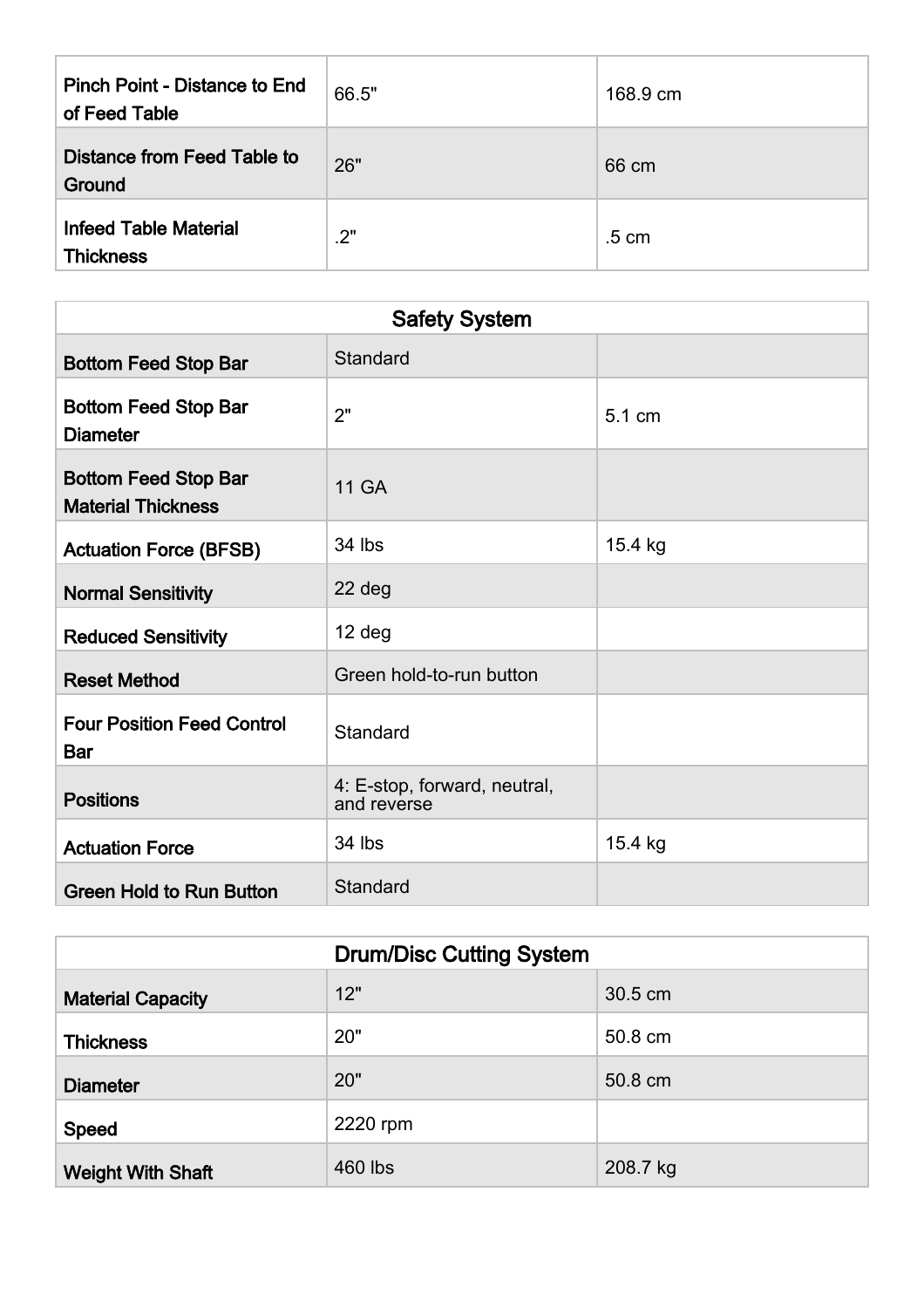| Safety Lock - Number of<br><b>Positions</b>         | $\overline{2}$                                           |        |
|-----------------------------------------------------|----------------------------------------------------------|--------|
| <b>Number of Knives</b>                             | $\overline{2}$                                           |        |
| <b>Knife Thickness</b>                              | .6"                                                      | 1.6 cm |
| <b>Material</b>                                     | A8 chipper steel                                         |        |
| <b>Useable Edges</b>                                | $\overline{2}$                                           |        |
| <b>Knife Size</b>                                   | $0.63$ " x 4.5 " x 9 " (1.6 cm x<br>11.4 cm $x$ 22.9 cm) |        |
| <b>Number of Bolts/Knife</b>                        | $\overline{4}$                                           |        |
| <b>Replaceable Threaded Knife</b><br><b>Block</b>   | Yes                                                      |        |
| <b>Number of Paddles</b>                            | 5                                                        |        |
| <b>Fixture Method</b>                               | Weld-on                                                  |        |
| <b>Air Flow</b>                                     | 580 cfm                                                  |        |
| <b>Bedknife Size</b>                                | 3.5" x 17.3" (8.9 cm x 43.8)<br>cm)                      |        |
| <b>Bedknife Thickness</b>                           | 1"                                                       | 2.5 cm |
| <b>Bedknife Material</b>                            | 1018                                                     |        |
| <b>Bedknife - Number of Useable</b><br><b>Edges</b> | $\overline{4}$                                           |        |

| <b>Cutter Drive Components - Engine Option One</b> |                          |            |
|----------------------------------------------------|--------------------------|------------|
| <b>Number of Bearings</b>                          | $\overline{2}$           |            |
| <b>Bore</b>                                        | 2.4"                     | 6.1 cm     |
| <b>Type</b>                                        | <b>Spherical rollers</b> |            |
| <b>Manufacturer</b>                                | Linkbelt                 |            |
| <b>Dynamic Capacity</b>                            | 31400 lbs                | 14242.8 kg |
| <b>Static Capacity</b>                             | 53500 lbs                | 24267.2 kg |
| <b>Belt Idler/Tensioner</b>                        | Yes                      |            |
| <b>Belt Type</b>                                   | 5V                       |            |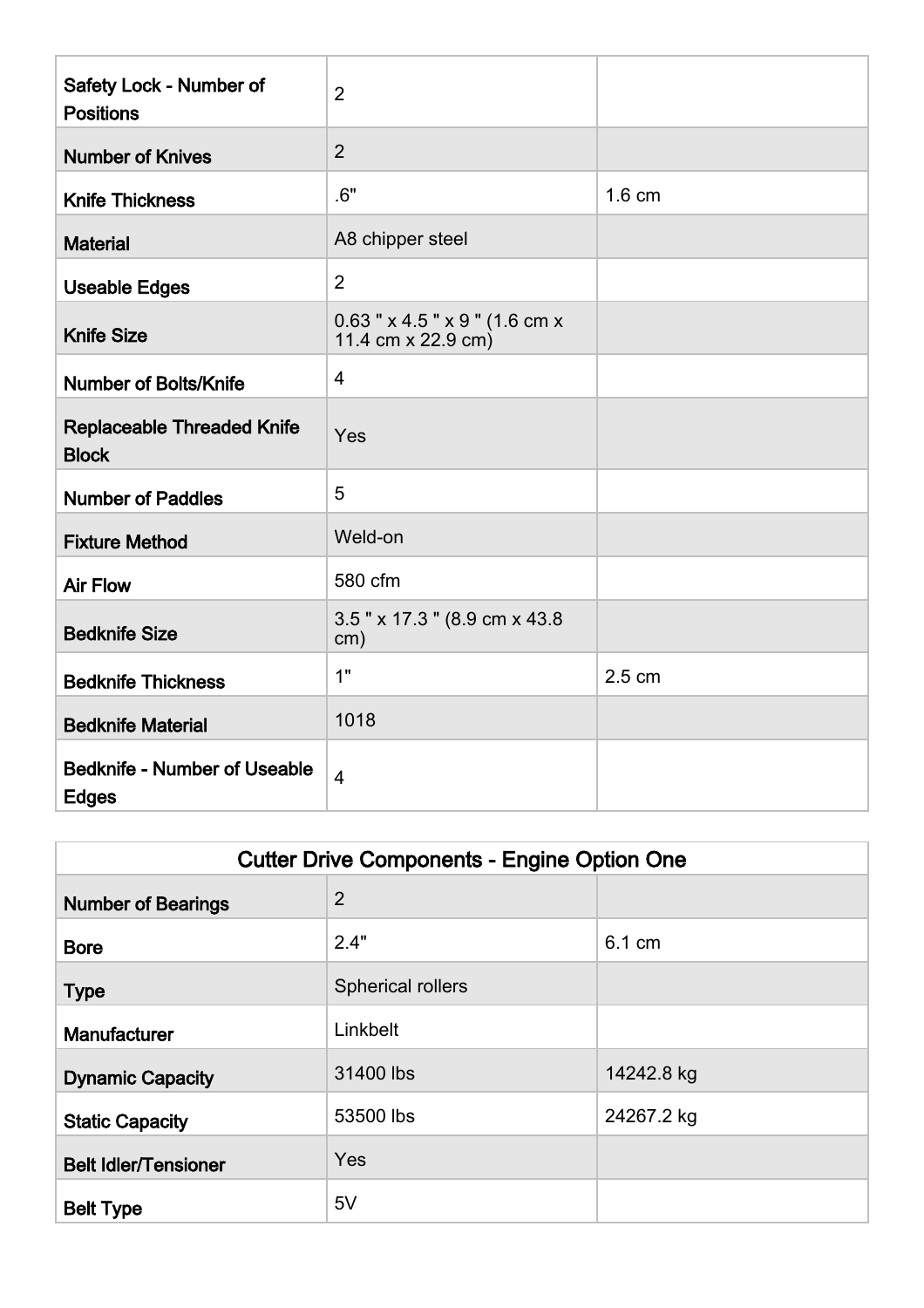| <b>Discharge System</b>     |                             |          |
|-----------------------------|-----------------------------|----------|
| <b>Chute Height</b>         | 101"                        | 256.5 cm |
| <b>Chute Rotation Angle</b> | $270$ deg                   |          |
| <b>Rotation Type</b>        | Manual rotate with pin lock |          |
| <b>Rotational Lock</b>      | Yes                         |          |

| <b>Hydraulic System</b>         |                                         |            |
|---------------------------------|-----------------------------------------|------------|
| <b>Tank capacity</b>            | 7 gal                                   | 26.5 L     |
| <b>Recommended Oil Type</b>     | <b>Vermeer VMF</b>                      |            |
| <b>System Type</b>              | Open center                             |            |
| <b>Filtration Method</b>        | 10 micron return; 100 micron<br>suction |            |
| <b>Pump Flow at Maximum RPM</b> | 3 gpm                                   | 11.4 L/min |
| System relief pressure          | 2500 psi                                | 172.4 bar  |
| <b>Flow Control</b>             | <b>No</b>                               |            |
| <b>Directional Control</b>      | Yes                                     |            |
| <b>Oil Cooler</b>               | <b>No</b>                               |            |

| <b>Electrical System</b> |                                                                                                                                                                                                            |  |
|--------------------------|------------------------------------------------------------------------------------------------------------------------------------------------------------------------------------------------------------|--|
| <b>System Voltage</b>    | 12 volt                                                                                                                                                                                                    |  |
| <b>Battery</b>           | Group 24; 580 CCA                                                                                                                                                                                          |  |
| <b>Standard Gauges</b>   | Fuel and MFD                                                                                                                                                                                               |  |
| <b>Deluxe Gauges</b>     | Standard                                                                                                                                                                                                   |  |
| <b>Switches</b>          | Droop, Ecoldle, and Sensitivity                                                                                                                                                                            |  |
| Controller               | <b>Vermeer ACS</b>                                                                                                                                                                                         |  |
| <b>Display</b>           | In countries that drive on the<br>left side of the road versus the<br>right side of the road, moving<br>these controls over to the left<br>side moves the operator off of<br>the traffic side of the road. |  |
| <b>Shutdown System</b>   | High temp, low pressure                                                                                                                                                                                    |  |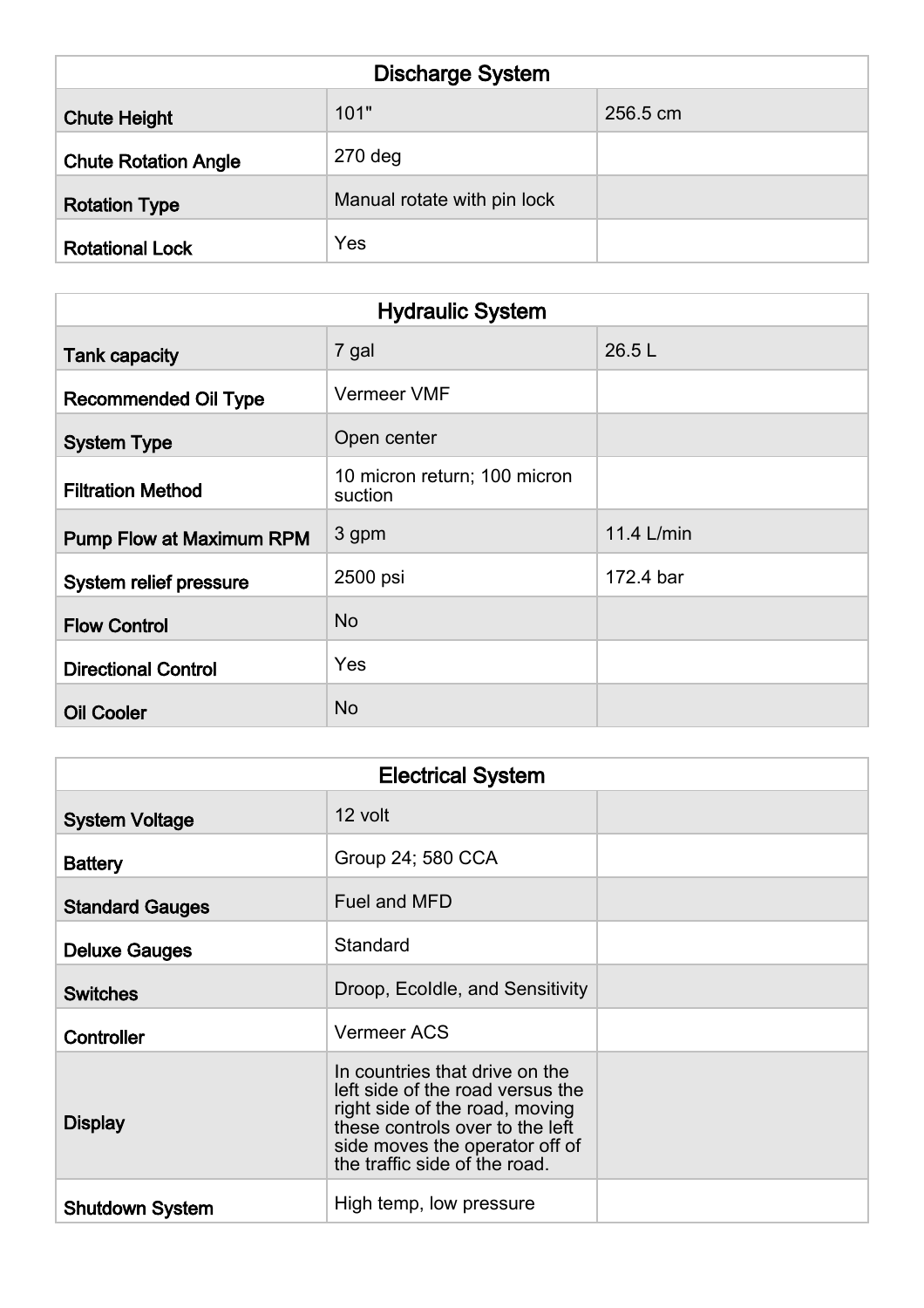| <b>Radio Remote Control</b> | l No |
|-----------------------------|------|
|                             |      |

| <b>Chassis</b>                      |                                                                    |  |  |
|-------------------------------------|--------------------------------------------------------------------|--|--|
| <b>Frame Description</b>            | 7" (17.8 cm) Z channel; .25"<br>$(0.\dot{6} \text{ cm})$ thickness |  |  |
| <b>Tongue Description</b>           | 2.5" x 4.5" x .25" (6.4 cm x<br>11.4 cm x .6 cm)                   |  |  |
| <b>Tongue Extension</b>             | Extendable 24" (61 cm) at 12"<br>(30.5 cm) increments              |  |  |
| <b>Hitch Type</b>                   | Pintle                                                             |  |  |
| <b>Fender Description</b>           | Bolt-on steel                                                      |  |  |
| <b>Axle/Suspension</b>              | Torsion                                                            |  |  |
| <b>Type - Option One</b>            | <b>Rubber torsional</b>                                            |  |  |
| <b>Manufacturer - Option One</b>    | <b>Dexter</b>                                                      |  |  |
| <b>Capacity - Option One</b>        | 5200 lb (2358.7 kg)                                                |  |  |
| <b>Tires - Option One</b>           | ST235/80/R16 Load Range E                                          |  |  |
| <b>Wheels - Option One</b>          | 16" x 6" (40.6 cm x 15.2 cm)                                       |  |  |
| <b>Axle/Suspension - Option Two</b> | Torsion                                                            |  |  |
| <b>Type - Option Two</b>            | <b>Rubber torsional</b>                                            |  |  |
| <b>Manufacturer - Option Two</b>    | <b>Dexter</b>                                                      |  |  |
| <b>Capacity - Option Two</b>        | 7000 lb (3175.2 kg)                                                |  |  |
| <b>Tires - Option Two</b>           | ST235/80R16 Load Range E                                           |  |  |
| <b>Wheels - Option Two</b>          | 16" x 6" (40.6 cm x 15.2 cm)                                       |  |  |
| <b>Brake Type</b>                   | Standard electric or optional<br>hydraulic                         |  |  |
| <b>Trailer Light Type</b>           | <b>LED</b>                                                         |  |  |

| <b>Other Options</b>          |          |  |  |
|-------------------------------|----------|--|--|
| <b>Special Paint</b>          | Optional |  |  |
| <b>Extended Warranty</b>      | Optional |  |  |
| <b>Preventive Maintenance</b> | Optional |  |  |